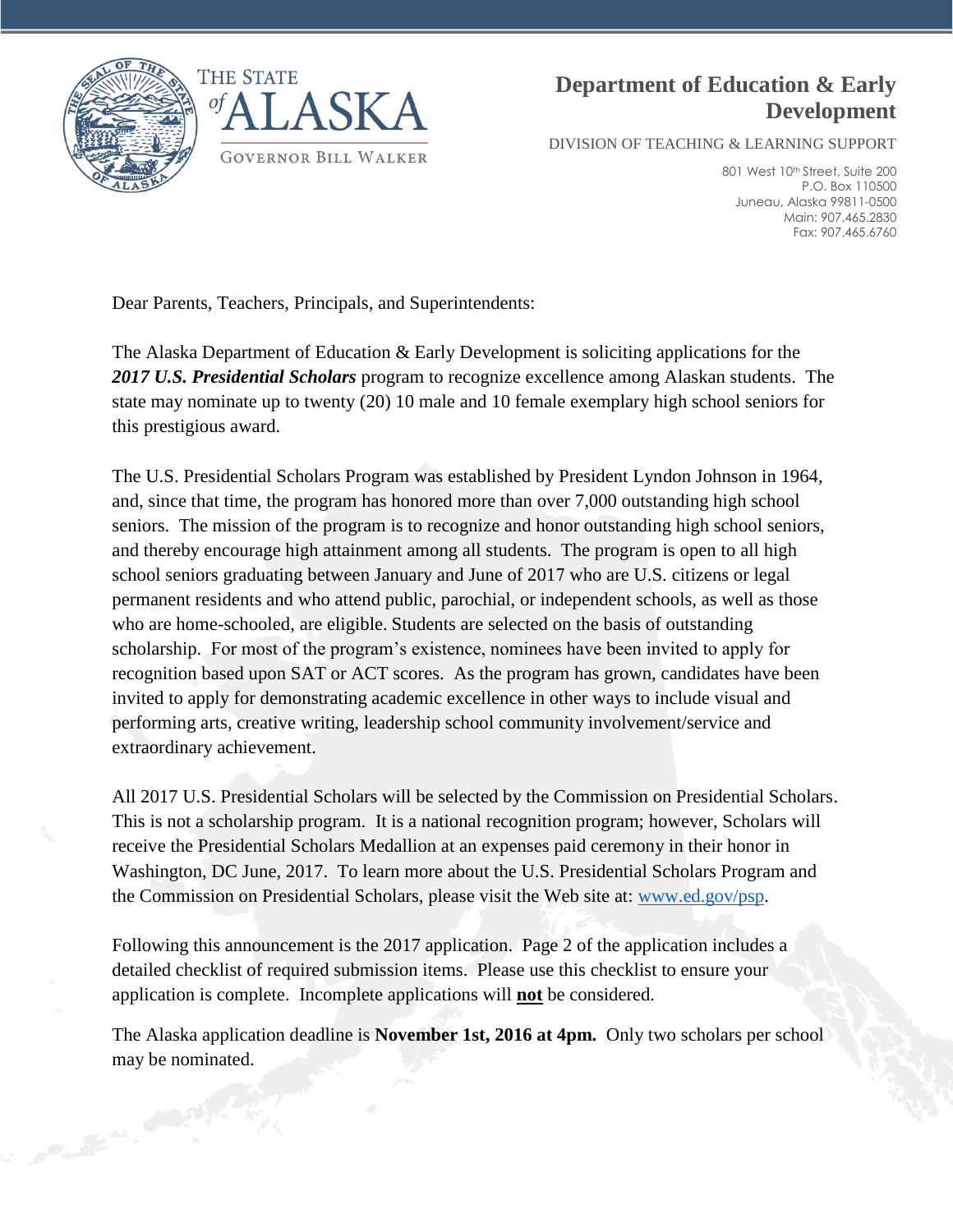A committee at EED will blindly review all applications and recommend five applicants as nominees. The names of those students will be formally announced by EED in mid-December 2016, and forwarded to the United States Department of Education (ED) for vetting. ED will invite students who meet the qualifying requirements to apply in January 2017, and applications must be returned to ED by the end of February 2017. All applicants will be notified of the status in May 2017. For further information on the federal application process, please visit <http://www2.ed.gov/programs/psp/faq.html#applications>

For more information, interested students in Alaska should contact either their high school principal or me via the contact information below.

Sincerely,

Sharon Fishel Alaska Department of Education & Early Development P.O. Box 110500 Juneau, Alaska, 99811-0500 907.465.6523 (p) 907.465.2713 (f) [Sharon.Fishel@alaska.gov](mailto:Sharon.Fishel@alaska.gov)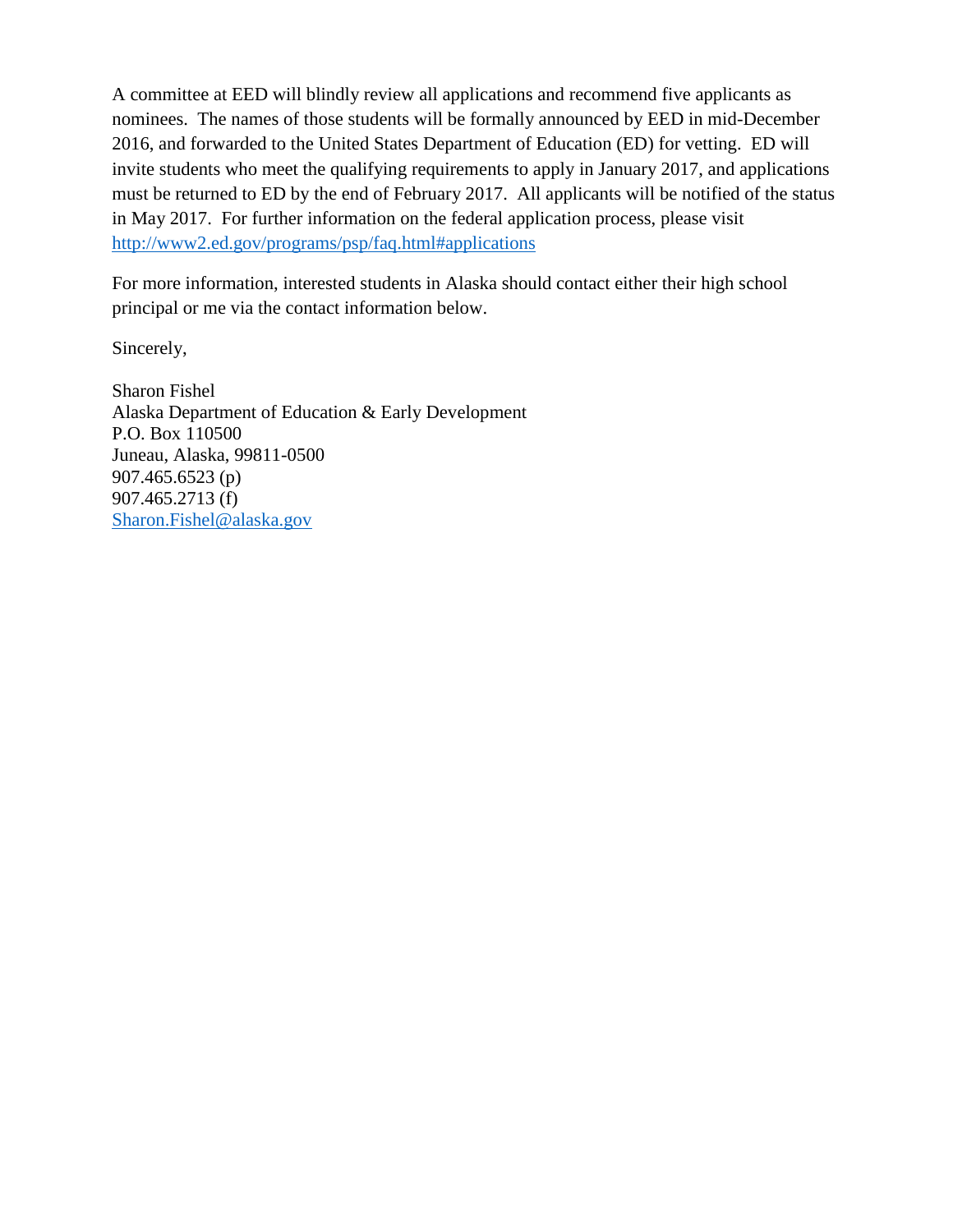## *State of Alaska U.S. PRESIDENTIAL SCHOLARS PROGRAM Official Student Application Form for School Year 2016-2017*

*The application package must be received by the Alaska Department of Education & Early Development before 4:00 p.m., Tuesday, November 1, 2016. Participating schools may recommend two candidates only. All fields must be completely filled out and make sure all required materials are included.*

| <b>Student Data</b>                                                    |  |  |  |  |               |  |      |                |  |  |  |
|------------------------------------------------------------------------|--|--|--|--|---------------|--|------|----------------|--|--|--|
| Name:                                                                  |  |  |  |  | Age:          |  |      | <b>Gender:</b> |  |  |  |
| <b>Address:</b>                                                        |  |  |  |  |               |  |      |                |  |  |  |
| City:                                                                  |  |  |  |  | AK            |  | Zip: |                |  |  |  |
| <b>Email Address:</b>                                                  |  |  |  |  |               |  |      |                |  |  |  |
| <b>Home Phone:</b>                                                     |  |  |  |  | Alt.:         |  |      |                |  |  |  |
| $\hfill\Box\hfill$ Yes<br><b>Permanent U.S. Resident?</b><br>$\Box$ No |  |  |  |  |               |  |      |                |  |  |  |
| <b>Parent/Guardian(s)</b> Data                                         |  |  |  |  |               |  |      |                |  |  |  |
| Name:                                                                  |  |  |  |  |               |  |      |                |  |  |  |
| <b>Address:</b>                                                        |  |  |  |  |               |  |      |                |  |  |  |
| City:                                                                  |  |  |  |  | AK            |  | Zip: |                |  |  |  |
| <b>Email Address:</b>                                                  |  |  |  |  |               |  |      |                |  |  |  |
| Day Phone:                                                             |  |  |  |  | Alt. Phone:   |  |      |                |  |  |  |
| <b>High School Data</b>                                                |  |  |  |  |               |  |      |                |  |  |  |
| <b>School Name:</b>                                                    |  |  |  |  | District:     |  |      |                |  |  |  |
| <b>Principal:</b>                                                      |  |  |  |  |               |  |      |                |  |  |  |
| <b>CEEB Code:</b>                                                      |  |  |  |  |               |  |      |                |  |  |  |
| <b>Address:</b>                                                        |  |  |  |  |               |  |      |                |  |  |  |
| City:                                                                  |  |  |  |  | AK            |  | Zip: |                |  |  |  |
| <b>Email Address:</b>                                                  |  |  |  |  | <b>Phone:</b> |  |      |                |  |  |  |

**Application submissions must include: Application form with the principal's** *original* **signature; one copy of a current,** *official* **academic transcript including unweighted GPA; an essay; one letter of support from the school principal or superintendent; and one letter of support from a teacher, administrator, or community representative. These items are described in greater detail in the Application Requirements section.**

The nomination will be made on a competitive basis upon evidence of the following:

- 1. Academic rigor;
- 2. Leadership and Character;
- 3. Involvement and Service(in school and community);
- 4. Discretionary points for extraordinary achievement, heavy workload, family responsibilities, or obstacles overcome

It may be helpful to consider the following questions as you contemplate the selection of your nominees:

- 1. What about the student makes him or her stand out as having outstanding scholarship?
- 2. Were there special challenges or hurdles this student has overcome while still achieving high academic success?

As principal, I recommend this student as one of our school's nominees for the 2016-2017 CTE Presidential Scholars Program.